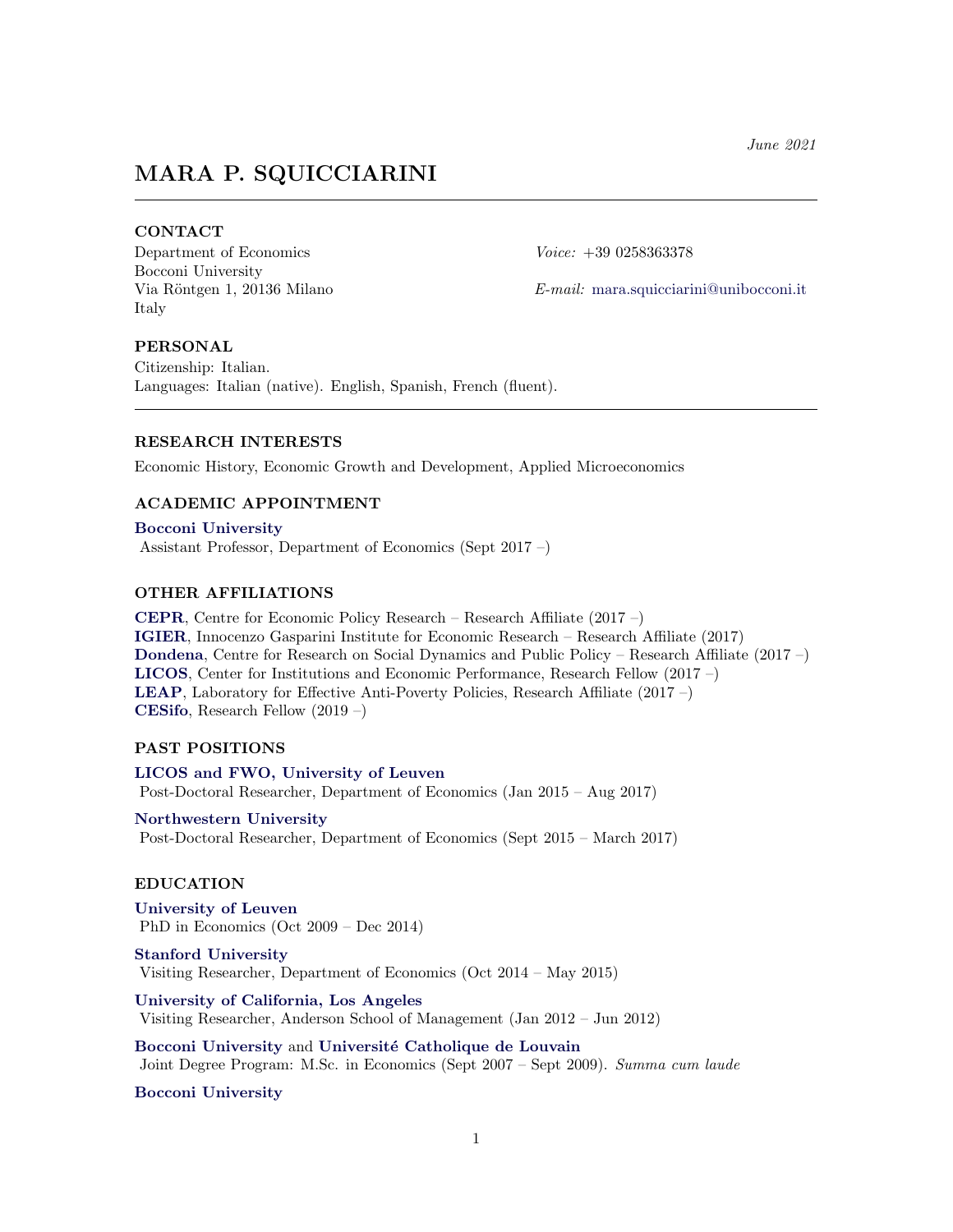Undergraduate studies in Economics (Sept 2004 – Sept 2007). Summa cum laude

#### [University of Amsterdam](http://ase.uva.nl)

Exchange Program, Department of Economics (Sept 2006 – Jan 2007)

[University of Leuven](http://hiw.kuleuven.be/eng/) Master in Philosophy (Feb  $2013 -$ )

#### PUBLICATIONS

"Birth and Migration of Scientists: Does Religiosity Matter? Evidence from 19th-Century France" (with [G. Lecce](https://sites.google.com/site/giampaololecce/home) and [L. Ogliari\)](https://sites.google.com/view/laura-ogliari/). Journal of Economic Behavior and Organization, 2021, 187: 274-289.

"Devotion and Development: Religiosity, Education, and Economic Progress in 19th-Century France" American Economic Review, 2020, 110(11): 3454-3491

CEPR DP 13877 and CESifo WP 7768

⇒ Featured in AEA Research [Highlights,](https://www.aeaweb.org/research/devotion-industrial-development-france) Le [Monde,](https://www.lemonde.fr/idees/article/2020/11/04/l-ecole-laique-moteur-industriel_6058416_3232.html) [Voxeu](https://voxeu.org/article/religiosity-education-and-economic-progress-19th-century-france)

⇒ Winner of the Young Italian [Economist](https://www.knowledge.unibocconi.eu/notizia.php?idArt=20063) Award

"Human Capital and Industrialization: Evidence from the Age of Enlightenment" (with [N. Voigtlaen](http://www.anderson.ucla.edu/faculty/nico.v/)[der\)](http://www.anderson.ucla.edu/faculty/nico.v/). Quarterly Journal of Economics, 2015, 30(4): 1825-83.

⇒ Featured in [Science,](http://science.sciencemag.org/content/349/6244/141.summary) The [Economist,](https://www.economist.com/free-exchange/2014/07/08/the-importance-of-a-skilled-1) [Financial](https://www.ft.com/content/020c509a-257b-3373-9880-6c9bd3181e3d) Times, [Voxeu,](https://voxeu.org/article/knowledge-elites-enlightenment-and-industrialisation) Harvard [Business](https://hbr.org/2015/08/entrepreneurs-economic-growth-and-the-enlightenment) Review

"Supply Chains and Economic Development: Insights from the Indian Dairy Sector" (with [J. Swinnen,](http://feb.kuleuven.be/jo.swinnen) E. Janssen and A. Vandeplas). Food Policy, 2017, 68: 128–142.

"Governance Quality and Net Migration Flows" (with [A. Ariu](http://www.ariu.eu/Andrea_Arius_Web_Page/Home.html) and [F. Docquier\)](http://perso.uclouvain.be/frederic.docquier/). Regional Science and Urban Economics, 2016, 60: 238–248.

"Food Price Shocks and the Political Economy of Global Agricultural and Development Policy" (with [A. Guariso](http://www.andreaguariso.net/andrea/Home.html) and [J. Swinnen\)](http://feb.kuleuven.be/jo.swinnen). Applied Economic Perspectives and Policy, 2014, 36(3): 387-415.  $\Rightarrow$  Winner of the *Outstanding Journal Article Award.* 

"The Balance of Brains: Corruption and High Skilled Migration" (with [A. Ariu\)](http://www.ariu.eu/Andrea_Arius_Web_Page/Home.html). **EMBO Reports**, 2013, 14: 502-504.

"Global hunger: Food crisis spurs aid for poverty" (with [A. Guariso](http://www.andreaguariso.net/andrea/Home.html) and [J. Swinnen\)](http://feb.kuleuven.be/jo.swinnen). **Nature**, 2013, 501 (7468): 492.

"Mixed Messages on Prices and Food Security" (with [J. Swinnen\)](http://feb.kuleuven.be/jo.swinnen). Science, 2012, 335(6067): 405- 406.

"The Food Crisis, Mass Media and the Political Economy of Policy Analysis and Communication" (with [J. Swinnen](http://feb.kuleuven.be/jo.swinnen) and T. Vandemoortele). **European Review of Agricultural Economics**, 2011, 38(3): 409-426.

# EDITED BOOK

The Economics of Chocolate (with [J. Swinnen\)](http://feb.kuleuven.be/jo.swinnen). Oxford University Press, 2016.

## WORKING PAPERS

"Away from Home and Back: Coordinating (Remote) Workers in 1800 and 2020" (with [R. Juhasz](http://www.rjuhasz.com) and [N. Voigtlaender\)](http://www.anderson.ucla.edu/faculty/nico.v/). CEPR DP 15578 and NBER WP 28251.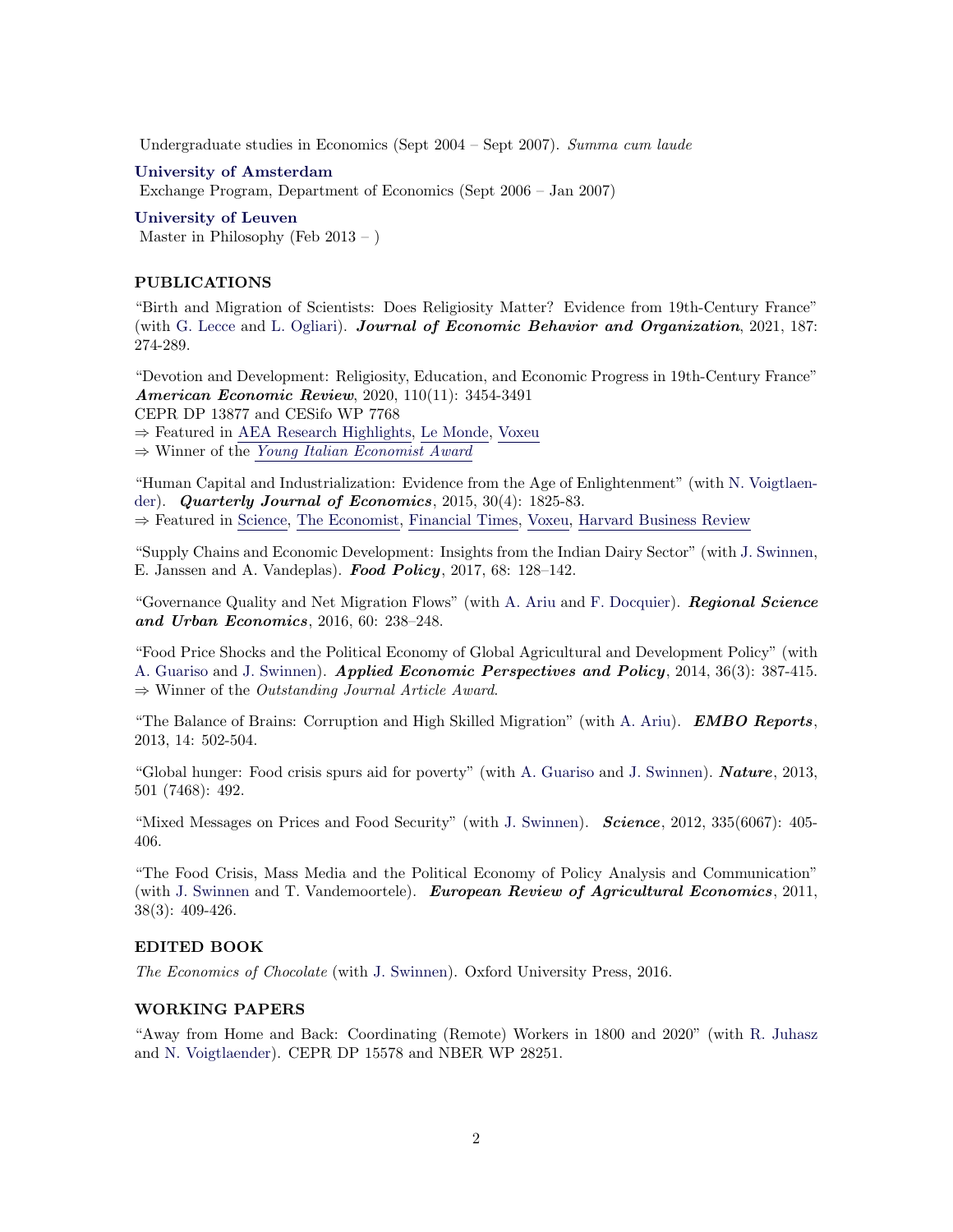"Technology Adoption and Productivity Growth During the Industrial Revolution: Evidence from France" (with [R. Juhasz](http://www.rjuhasz.com) and [N. Voigtlaender\)](http://www.anderson.ucla.edu/faculty/nico.v/). CEPR DP 14970 and NBER WP 27503.

"Knowledge Elites and Modernization: Evidence from Revolutionary France" (with [N. Voigtlaender\)](http://www.anderson.ucla.edu/faculty/nico.v/). NBER WP 22779.

## OTHER PUBLICATIONS AND BOOK CHAPTERS

"Information, Communication, and Agricultural and Food Policies in an Age of Commercial Mass and Social Media" (with [J. McCluskey](https://people.ses.wsu.edu/mccluskey/) and [J. Swinnen\)](http://feb.kuleuven.be/jo.swinnen), in Global Challenges For Future Food and Agricultural Policies, 2019, edited by D. Blandford and K. Hassapoyannes, World Scientific.

"The Economics and Politics of Food and Economic Development" (with [G. Meloni](https://feb.kuleuven.be/Giulia.Meloni) and [J. Swinnen\)](http://feb.kuleuven.be/jo.swinnen). Reflets et Perspectives de la Vie Economique, 2016, (55)1: 47-56.

"Food Safety Standards for Domestic and International Markets: The Case of Dairy" (with Anneleen Vandeplas) in International trade and food security: the future of Indian agriculture, 2016, edited by F. Brouwer, CABI International.

"High-value protection and poverty: the case of dairy in India" (with [J. Swinnen](http://feb.kuleuven.be/jo.swinnen) and Anneleen Vandeplas) in International trade and food security: the future of Indian agriculture, 2016, edited by F. Brouwer, CAB International.

# REFEREE

American Economic Review, Cliometrica, Economic History Review, Econometrica, Economic Journal, Economica, Explorations in Economic History, European Economic Review, European Review of Economic History, Food Policy, Journal of Comparative Economics, Journal of Economic Behavior and Organization, Journal of Economic History, Journal of European Economic Association, Journal of Economic Growth, Journal of Political Economy, Journal of Public Economics, NSF (National Science Foundation), Quarterly Journal of Economics, Review of Economics and Statistics, Review of Economic Studies

## TEACHING

Economics and Politics (graduate), Bocconi University, 2018-19, 2019-20 Economics of Institutions and Culture (undergraduate), Bocconi University, 2017-18, 2018-19, 2019- 20, 2020-21

Culture, Institutions, and Development (undergraduate), Bocconi University, 2019-20, 2020-21 Microeconomia (undergraduate), Bocconi University, 2017-18

# GRANTS

Bocconi Junior Researchers' Grant, 2021 – Euro 9.500

Modigliani Research Grant, Unicredit Foundation, 2021-2022 – Euro 20,000 (divided in two years) Italian Ministry of University and Research, Projects of National Interest, PRIN (with [Paolo Masella\)](https://www.unibo.it/sitoweb/p.masella/), 2020-2023 – Euro 395.520

National Science Foundation (NSF) (with R. Juhász and [N. Voigtlaender\)](http://www.anderson.ucla.edu/faculty/nico.v/),  $2016-19 - $367.350$ Cariplo Foundation, Regione Lombardia, and Bocconi Young Researcher Grant, 2017 – Euro 10,000 FWO Grant for a long stay abroad at Northwestern University, 2015

FWO Grant for a long stay abroad at Stanford University, 2014-15

FWO Grant for the GSE Microeconometrics Summer School at the GSE, Barcelona, 2011

## AWARDS

Young Italian Economist Award (YIEA), 2018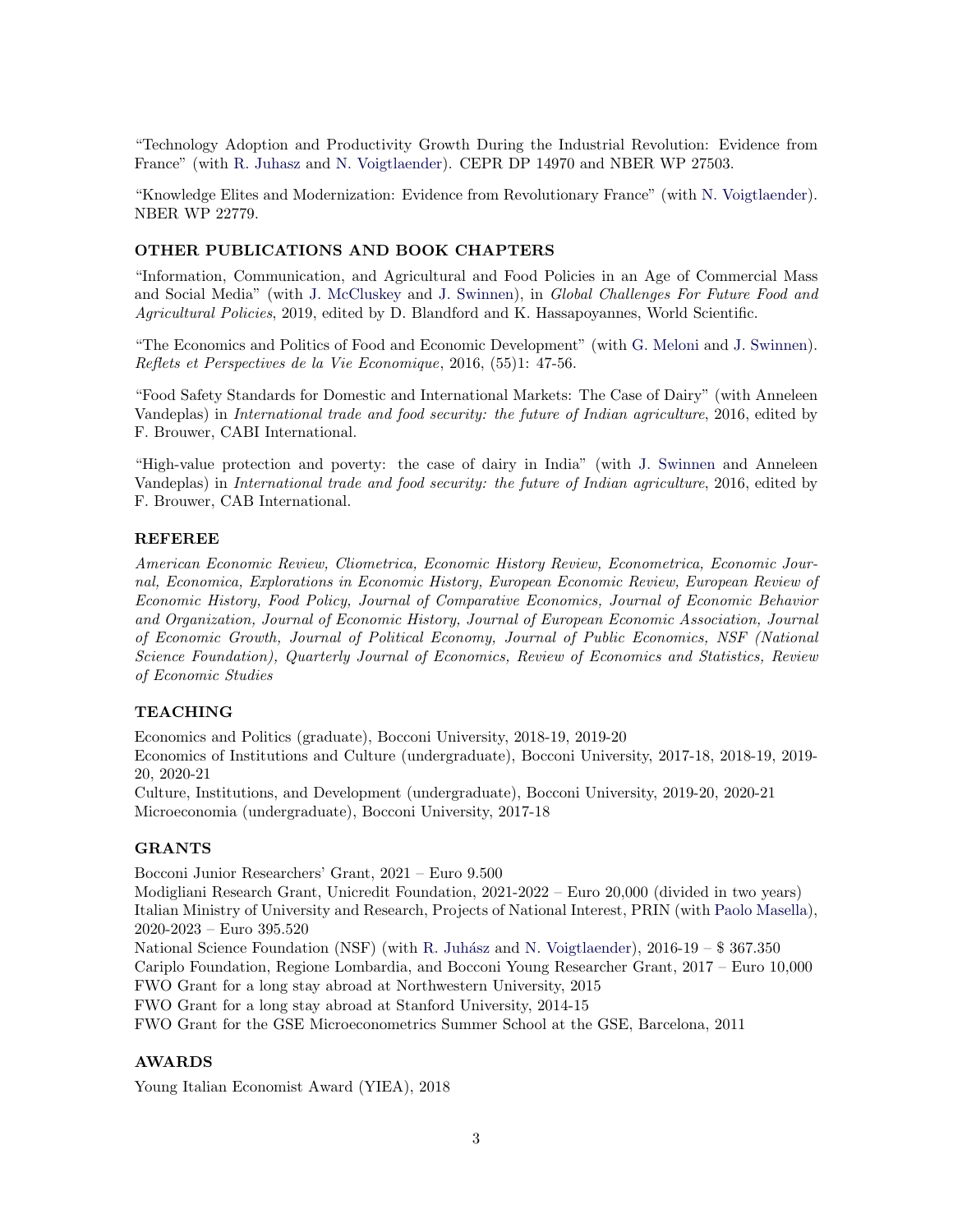Outstanding Journal Article Award, Applied Economic Perspectives and Policy, 2014 Bocconi Merit Award "Studenti Eccellenti," 2007-09

## SEMINAR AND CONFERENCE PRESENTATIONS

2022 (planned): PSE/Sciences Po; University of Geneva; University of Bergen

2021: Trinity College Dublin; Queen Mary University; University of Siena, University of Hong Kong, The Hebrew University of Jerusalem; Uppsala University; George Mason University; Parthenope University

2020: CEPR WE ARE Seminar Series; Universidad Carlos III de Madrid; University of Naples Federico II; Virtual Seminar in Economic History; University of Cagliari; Universidad de los Andes; Wilfrid Laurier University;

2019: New York University; Polytechnic University Marche; University of Cologne; University of Lund; University of Namur; University of Leuven; Econ. History Conference, Universidad de San Andrés, Buenos Aires; Uniandes-LSE-Stanford Conference, BogotA; Econ. History Workshop, Bologna University

2018: CESifo Seminar, University of Munich; INSEAD, Paris; Workshop on Political Economy, Bocconi University; IAST History Workshop, Toulouse School of Economics; Festival dell'Economia, Trento; CEPR Economic History Symposium, Bank of Italy; CSEF-IGIER Symposium, Capri; World Economic History Congress, Boston; Conference on the Economic History of Religion, Northwestern University; Workshop on the long-run effects of dark episodes in history, King's College

2017: Solvay Brussels School; Toulouse School of Economics; University of Leuven; Oslo University; Warwick University; Bocconi University; Collegio Carlo Alberto; University of Cambridge; University of British Columbia; Northwestern University; Sciences Po; Hiroshima University; London School of Economics; Universitat Pompeu Fabra; Political Economy Workshop, Galatina; ASREC Conference, Bologna; 2nd HEDG Mini-Workshop, University of Southern Denmark

2016: UCBerkeley: Université catholique de Louvain; Aix-Marseille; St. Andrews University; Stanford University; Lake Forest College; CAGE Conference, Venice; LICOS Seminar, University of Leuven

Pre-2016: ICAE, Milan; Roosevelt University, Chicago; All-UC Workshop in Economic History, UC-Davis; International labor mobility and inequality across nations, Clermont-Ferrand University; 10th BETA Workshop, Strasbourg University; Bari University; NWO-ClioInfra Workshop, University of Barcelona; 5th ECINEQ Conference, Bari University; 138 EAAE Seminar, Ghent University; LICOS Seminar, University of Leuven; 3rd International workshop on "Economics of Global Interactions", Bari University; Norface Migration Network Conference, UCL; Workshop on the Economics of Non-Profits, NGOs, and Aid Effectiveness, University of Namur; 2nd International workshop on Economics of Global Interactions, Bari University; 2nd TEMPO Conference, Wien; 4th Annual Conference of the AAWE, UC Davis; CRED-LICOS Workshop, University of Leuven

# SEMINAR AND CONFERENCE ORGANIZATION

Organizing Committee of the ["Galatina Summer Meetings,](https://www.upf.edu/web/luigi-pascali/galatina-summer-meetings?p_p_id=101_INSTANCE_xYFKZ14tOW85&p_p_lifecycle=0&p_p_state=normal&p_p_mode=view&p_p_col_id=column-1&p_p_col_count=1#.XXEspbYy88Z)" Galatina (Italy), 2018, 2019

Organizing Committee, DLPE Seminar Series, Bocconi University, 2018-19, 2019-20.

Organizer of the "Economic History Lunch," Northwestern University, 2015-16, 2016-17.

Organizing Committee of the "First Conference on Economics and Politics of Chocolate," University of Leuven, (Belgium), 2012

#### OTHER ACTIVITIES, QUALIFICATIONS AND INTERESTS

Music Diploma, Conservatorio "Egidio Edoardo Duni," Matera, Italy (2003)